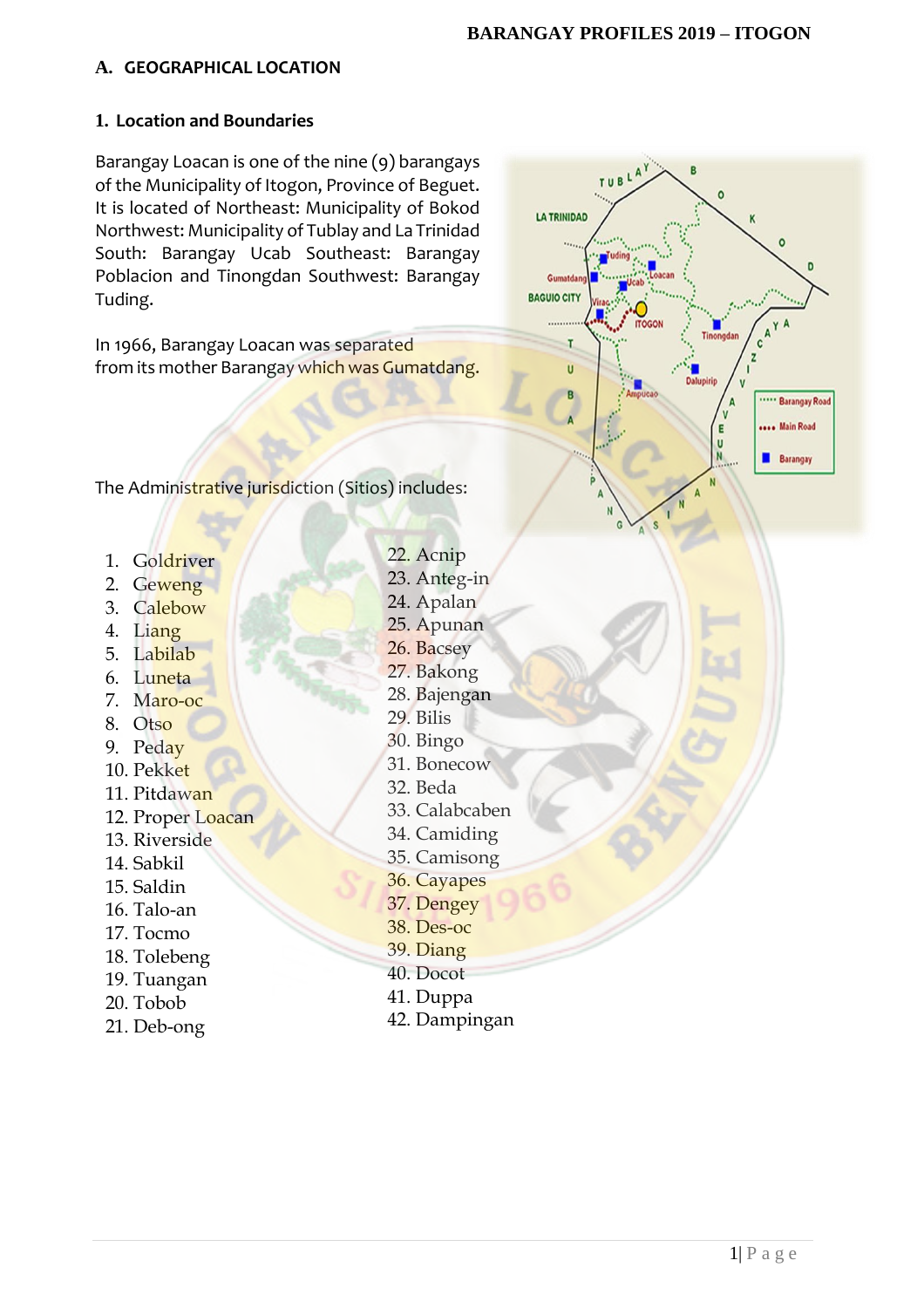#### **2. Land Use**

Loacan has a total land area of 4,854 Hectares classified as alienable and disposable and the barangay area and the major land use are specified as Agriculture 758 hectares, Residential 1,091.844 Hectares, Commercial 6.739 hectares, Industrial 176.7264 hectares, Aquaculture/Fisheries 2.6 hectares, Forestland 356.2406 hectares, and Grassland/open land 2,692 hectares. Seemingly, the utilization of their land for some infrastructures, not just road but also institutional and small commercial structures would bring about improvement of the socio-economic status of the barangay.

| <b>Major Land Use</b>        | Area (hectares) | <b>Predominant Species</b>                                    |
|------------------------------|-----------------|---------------------------------------------------------------|
| Alienable and disposable     |                 |                                                               |
| Agriculture                  | 758             | Rice, root crops, fruit trees,<br>organic vegetables, flowers |
| Residential                  | 1,091.844       |                                                               |
| Commercial                   | 6.739           |                                                               |
| Industrial                   | 176.7264        | Mining claims, patented                                       |
| <b>Aquaculture/Fisheries</b> | 2.6             | Tilapia                                                       |
| Forest/Agro-reforestation    | 815.41          | Benguet Pine, mango                                           |
| Roads                        | 15              |                                                               |
| Creeks, rivers, streams      | 49.36           |                                                               |
| Forestland                   | 356.2406        |                                                               |
| Grassland/open land          | 2,692           | Carabao grass,<br>Ferns,<br>rono,<br>Temeda                   |

#### **B. DEMOGRAPHY**

As of 2018, the total population of Barangay Loacan is composed of 4,572 male and female population 4,275 with the total of 8,847 barangay's population. The total number of families is 2,153 while the number of household is 2,008 with an average of 5 members per household.

| <b>RHS</b>    | <b>Total Population</b> | Household | <b>Family</b> |
|---------------|-------------------------|-----------|---------------|
| Proper Loacan | 3,412                   | 767       | 860           |
| Tocmo         | 3,174                   | 670       | 704           |
| Labilab       | 1,096                   | 240       | 195           |
| Luneta        | 1,165                   | 331       | 336           |
| Total         | 8,847                   | 2,008     | 2,153         |

#### **Total Population per Barangay Health Station, 2018**

*Source of Data: BNS/BHW 2018*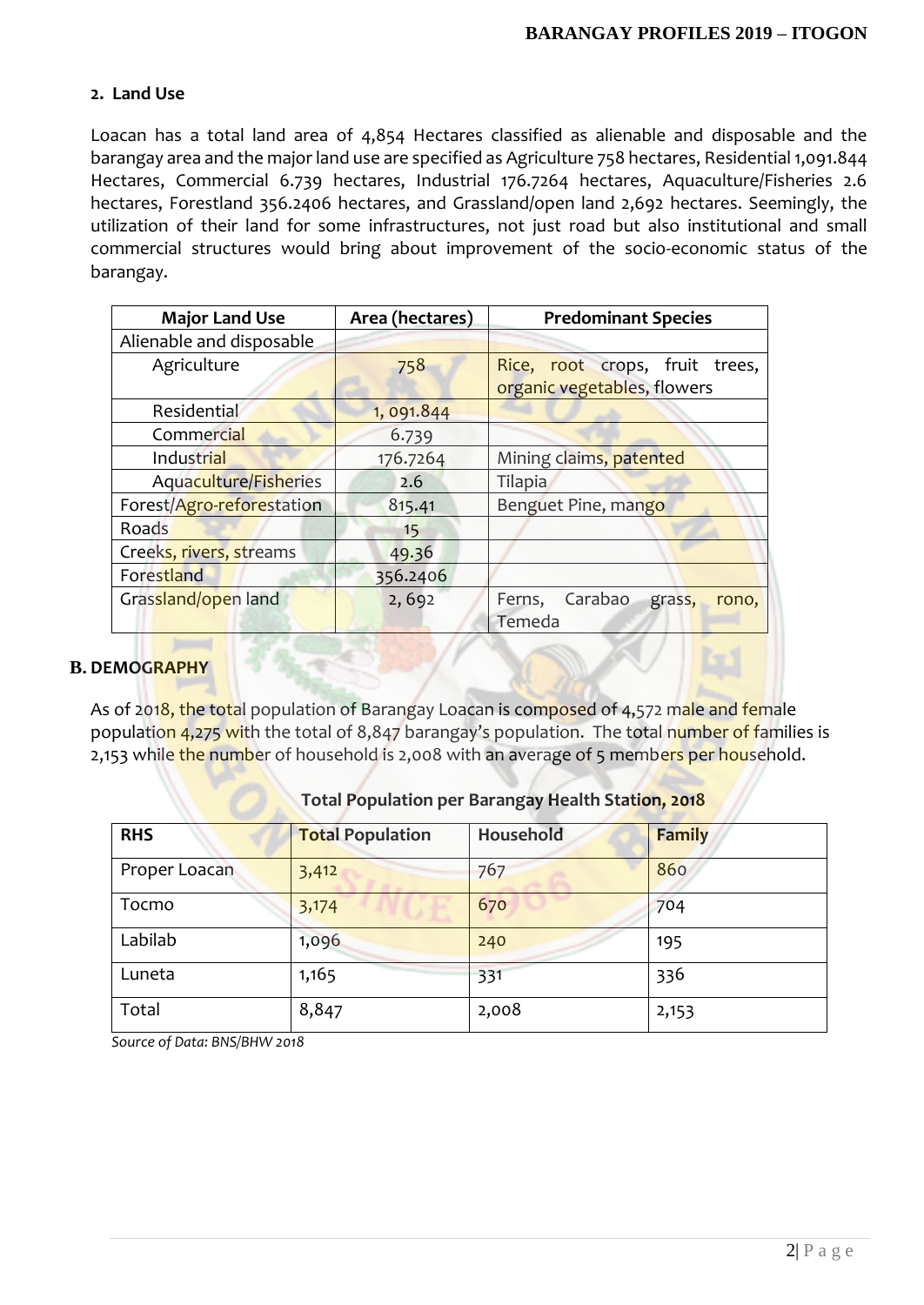# **C. FISCAL ADMINMISTRATION**

The Barangay is dependent on the Internal Revenue allotment (IRA) which is the main source of funding for the annual budget. The total IRA for FY 2019 is a total of Php 6,319,821.00 while the total income is Php 6,659,821.00 adding the total chare in RPT, Share from CTC, clearances and certification fees and other assistance and subsidy from local government units.

The Barangay Development Council distributed budget of FY 2019 total income in the amount of Php 6,659,821.00 in compliance or as mandated by the law.

| <b>Particulars</b>        | Percentage | Amount       |
|---------------------------|------------|--------------|
| <b>Personal Services</b>  | 55%        | 2,484,708.43 |
| Barangay Development Fund | 20%        | 1,263,964.20 |
| LDRRMF                    | 5%         | 337,491.05   |
| Sangguniang Kabataan      | 10%        | 665,982.10   |
| <b>MOOE</b>               |            | 770,477.01   |
| Capital outlay            |            | 35,000.00    |

# **D. INFRASTUCTURE, FACILITIES AND PHYSICAL BASE**

#### **1. Roads**

Road is critical to development since most of the roads were declared as to within the high risk prone areas especially at Antamok-Dampingan Road. However, Barangay Loacan is linked by a concrete-asphalted national road (Benguet-Viscaya road) connecting to adjacent to the Municipality and Provinces. It is also the gateway of other municipalities in the second district. The establishment of farm-to-market road, leads to efficient delivery of their produce farm goods especially from sitios Labilab, Tolibeng and other sitios who practice agriculture effective delivery of services to City central business districts and other destinations from the barangay. On the other hand, the establishment of Barangay road are also implemented and maintained for the fast delivery of gold ores to the ball mill processing with the collaboration with MLGU, PLGU and LIPMA.

# **2. Barangay Hall**

There are two (2) existing barangay offices located at Purok 1, Loacan, Itogon, Benguet and the sub-Barangay Hall at Tocmo, Loacan, Itogon, Benguet. These Barangay Offices serves as venue for official functions and session. The Barangay office located at Purok 1, Loacan is a two -storey concrete building while the sub-barangay hall one storey concrete building found at Tocmo, Loacan which both offices serves various official purposes.

#### **3. Education**

There are six (6) Child Development Centers funded by the Barangay in collaboration with the municipality and two (2) existing private Child Development centers.

| <b>Name of Schools</b>         | No. of Teachers | <b>No. of Enrollees</b> |
|--------------------------------|-----------------|-------------------------|
| Day Care Centers/Preschool/CDC |                 |                         |
| a. Loacan CDC                  |                 | 15                      |
| b. Luneta CDC                  |                 | 15                      |
| Beda CDC<br>$\mathsf{C}$ .     |                 | 20                      |
| d. Anteg-in CDC                |                 | 15                      |
| Tocmo<br>e.                    |                 | 12                      |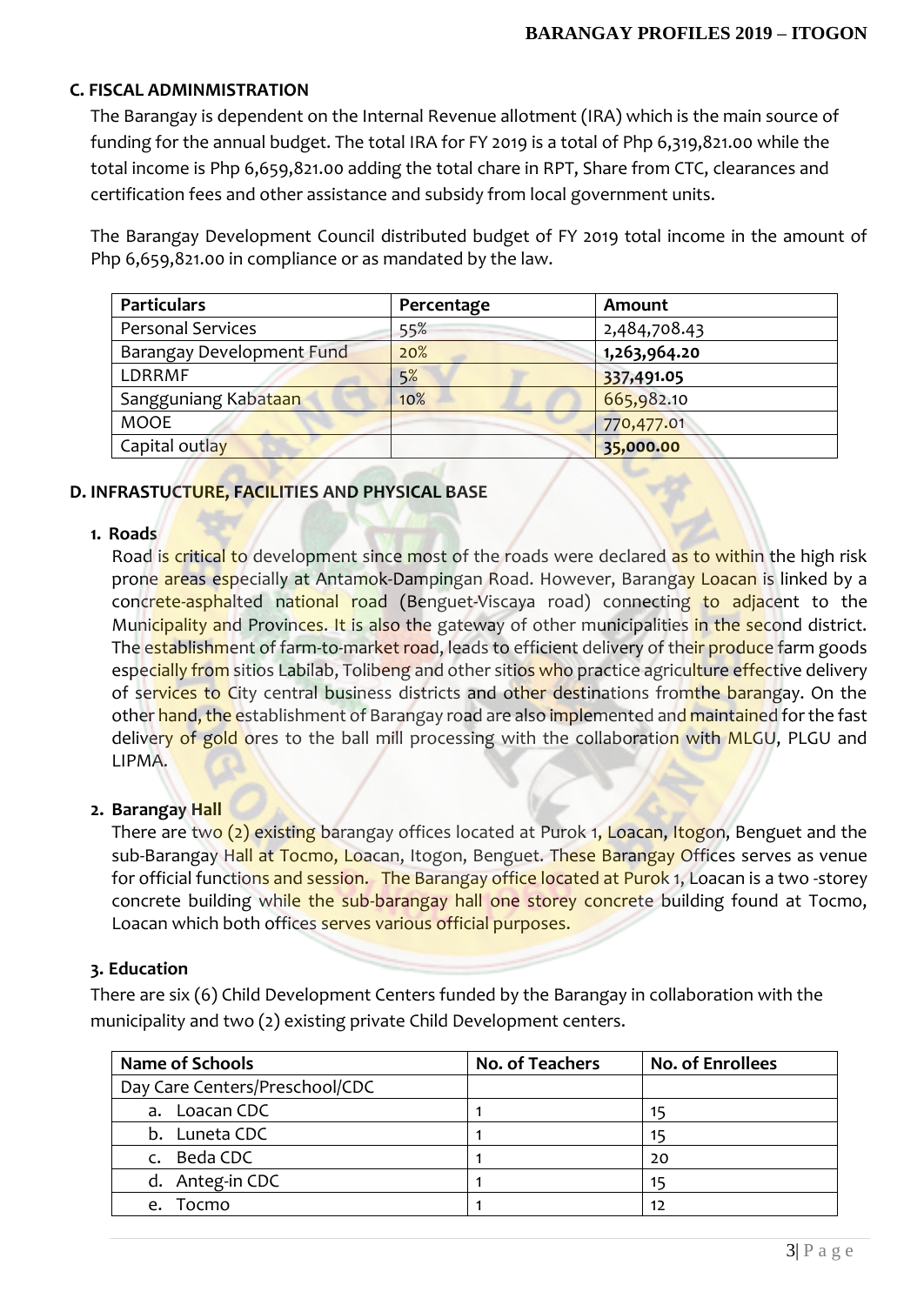#### **BARANGAY PROFILES 2019 – ITOGON**

| Labilab.                               |    |
|----------------------------------------|----|
| g. Community Fundamental Baptist       | 30 |
| h. Tocmo Immaculate Conception CDC   1 |    |

The Barangay has six (6) public elementary schools and five of the school offers Grades I to VI which are the Loacan Elementary School, Luneta Elementary School, Maximino Lopez Elementary School, and Labilab Elementary School. The Liang Elementary School caters Grades I to III under the supervision of the principal of Loacan Elementary School.

| <b>Name of Schools</b>                | No. of Teachers | <b>No. of Enrollees</b> |
|---------------------------------------|-----------------|-------------------------|
| a. Loacan Elementary School           | 19              | 348                     |
| b. Tocmo Elementary School            |                 | 183                     |
| c. Luneta Elementary School           |                 | 134                     |
| d. Labilab Elementary School          |                 | 139                     |
| e. Maximino Lopez Elementary School 8 |                 | 109                     |

Loacan National High school is the only secondary school in the Barangay which is located at Proper Loacan. Recently, Loacan National High school -Annex was opened at Tocmo, Loacan, Itogon with Grades 7-8. Presently, grades 9-10 will be opened for school year 2019-2020. Most students comprises of the nearest sitios to the school. Some students in the Barangay pursue their high school education in the Barangay including its neighboring Barangays or in Baguio City.

| Name of School                                          | <b>No. of Teachers</b> | <b>No. of Enrollees</b> |
|---------------------------------------------------------|------------------------|-------------------------|
| a. Loacan National High School Main                     | 19                     | 340                     |
| <b>b.</b> Loacan National High School Main<br>Extension | 6                      | $q^{\pi}$               |

Tertiary education is not available in the Barangay whose students continue their college at Baguio City or La Trinidad Benguet which are easily accessible and nearest tertiary schools in the Barangay which . Most students commute daily as public jitney which are always available. The nearest vocational school is 7 kms away from the Barangay via Ambuklao road.

# **4. Hydrogeology**

Water supply of the barangay Loacan used with majority of the population is largely dependent on the mixture of mountain spring and river spring which comprises a total of 42 water sources and water delivery, others like shallow and dug wells, are minor source of water supply. The waters from the mountain springs, in general, of good quality. Care must be exercised, the aquifers are generally susceptible to pollution caused by the activities of man and animals.

| Sources of water in           | <b>No. of Units/Station</b> |                    | No. of      |                         |
|-------------------------------|-----------------------------|--------------------|-------------|-------------------------|
| the Community                 | <b>Total</b>                | <b>Functioning</b> | <b>Not</b>  | <b>Households being</b> |
|                               |                             |                    | functioning | served                  |
| Deep well<br>a.               | 12                          |                    |             | 12 household            |
| Artesian well<br>b.           | 0                           |                    |             |                         |
| c. Shallow well               | 0                           |                    |             |                         |
| Others (specify)<br>d.        |                             |                    |             |                         |
| <b>Mountain Springs</b><br>e. | 42                          |                    |             | 1,987                   |
| f. Commercial water           | 7                           |                    |             | 1,987                   |
| Refill stations/stall         |                             |                    |             |                         |

# **Sources of Water in the Community**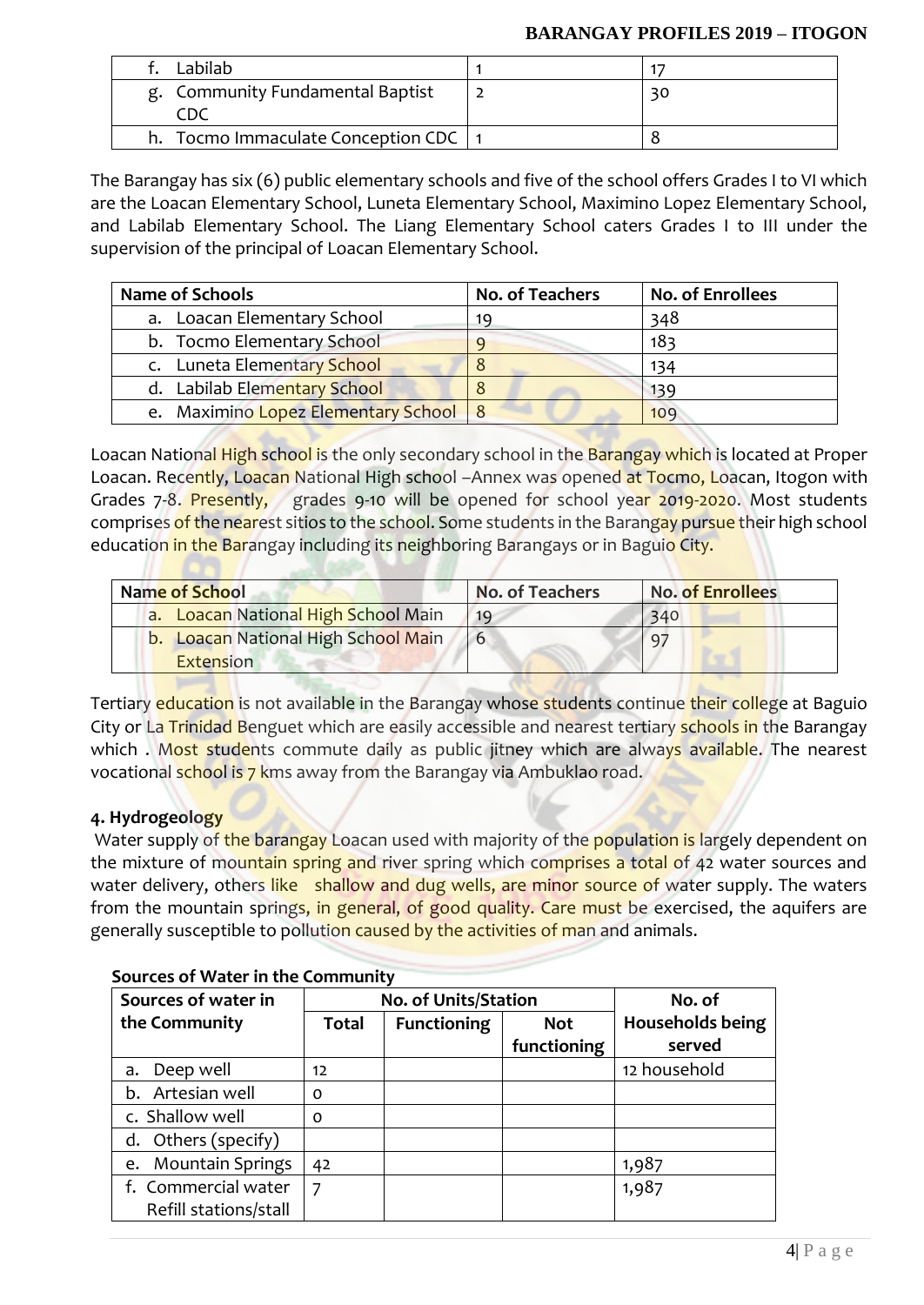# **5. Accessibility & Transportation**

The Barangay can be reached through any land transportation such as Jitney comprising a total 31 one Public utility vehicles which is the commonly used by the residents for faster and easy access to transportation. Barangay Loacan has two existing access roads which is use by Upper Loacan and Proper Loacan. Proper Loacan commonly use the Antamok-Municipal road while the Upper Loacan constituents via Ambuclao Road- Benguet-Viscaya Road. Doting-Purok 2 Municipal road is a linking road from Proper Loacan and Upper Loacan which is the alternate road of Luneta residents and Loacan Proper residents via Benguet Viscaya Road.

# **Distance to Major Points (Reference point: barangay Proper)**

| To Provincial Capitol (La Trinidad)                         | 22 kilometers |
|-------------------------------------------------------------|---------------|
| To Municipal Hall                                           | 13 kilometers |
| To National Highway                                         | 4 kilometers  |
| <sup> </sup> To regional Center ( <mark>Baguio City)</mark> | 17 kilometers |

# **Distance to Major Points (Reference point: Upper Loacan )**

| To Provincial Capitol (La Trinidad) | 22 kilometers |
|-------------------------------------|---------------|
| To Municipal Hall                   | 13 kilometers |
| To National Highway                 | 4 kilometers  |
| To regional Center (Baguio City)    | 17 ilometers  |

# **6. Power Supply/Electricity**

Electricity from the barangay is served by BENECO (Benguet Electric Cooperative). Generally, all of the 2,008 households within the barangay have access to electricity.

# **7. Communications**

The available communication facilities are VHF hand-held radio. Globe and Smart Telecommunications Companies also provide an easy access to communication through cellular phones. The signal of said telecommunication companies reaches in almost all part of the barangay. Both Smart and Globe also provide internet services through mobile data and prepaid wifi.

# **E. HUMAN RESOURCE MANAGEMENT AND DEVELOPMENT**

# **1. Health and Nutrition**

The Barangay has four (4) operational Rural Health Units (RHU) located at sitios Proper Loacan, Luneta, Tocmo and Labilab delivered by three (3) Midwives, four (4) Barangay Nutritional Scholars, one (1) BNAO and fifteen (15) Barangay Health Workers.

# **2. Peace and Order**

The small scale mining industry in the barangay made it a host to different people especially from nearby provinces even as far as Mindanao. These people contribute to the number of cases in the barangay.

Due to the ongoing development of Alphaland Baguio Mountain Lodges Corporation and other housing projects at Upper Loacan, there are numerous cases being brought in the barangay especially on the workers of the said Corporation. Particularly on the cases of minor physical injuries, labor law and public nuisance. With the help of the ITOGON-MPS the Peace and order of the Barangay is being maintained assisted by the Barangay Officials and seventeen (17) Barangay Peace Keeping action team.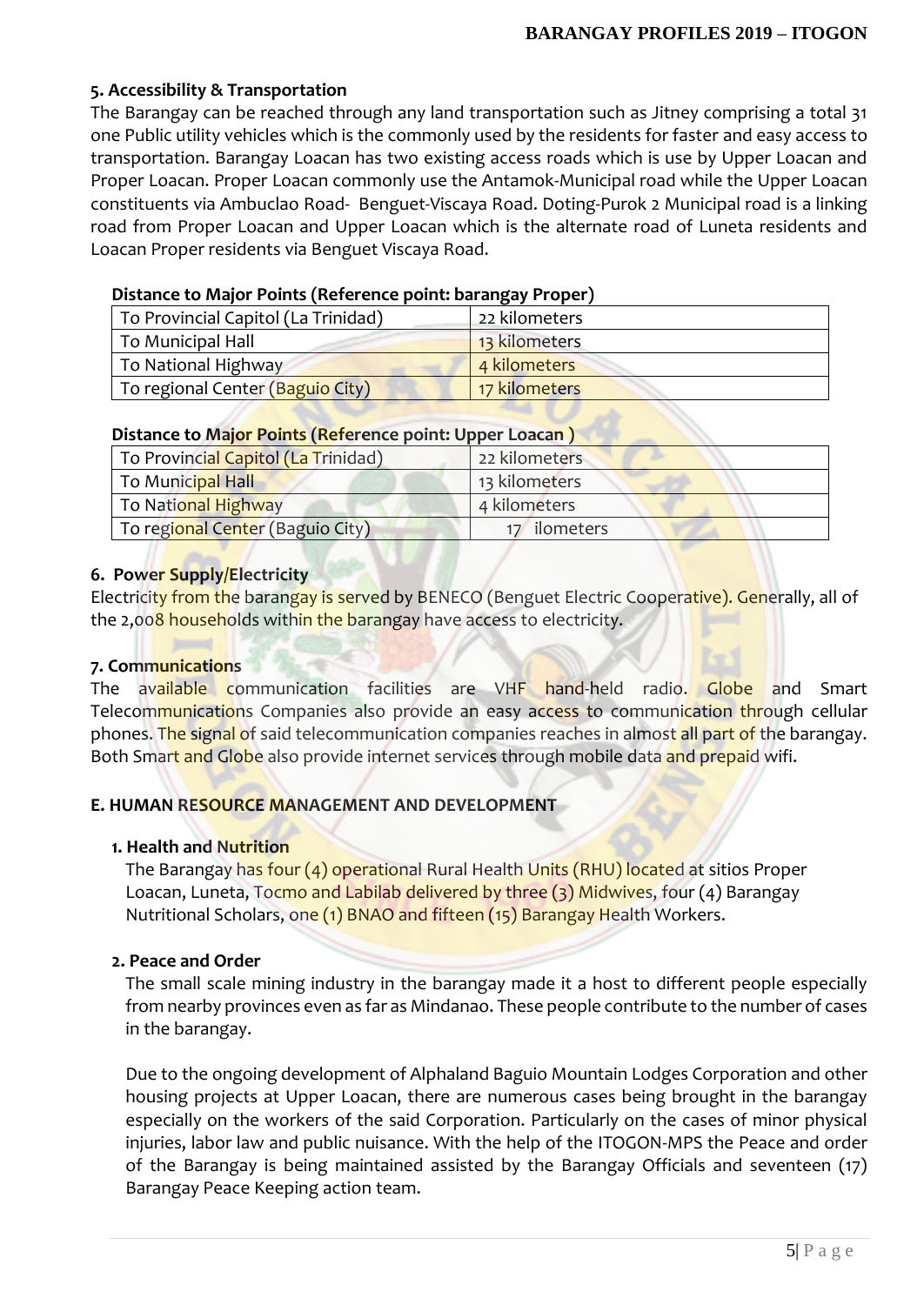#### **BARANGAY PROFILES 2019 – ITOGON**

There were inevitable increase in number of Land disputes arise from the development of Alphaland Baguio Mountain Lodges Corporation and other improvements made from the heirs of certain properties in the Barangay most especially at Proper Loacan. Furthermore, they used traditional way and innovative way of resolving disputes which is presently efficient in handling Land disputes/problem. The Lupong Tagapamayapa of Barangay Loacan is composed of fourteen (14) members excluding the Punong barangay being the Chairman.

| <b>Types of Crimes</b>          | No. of Reported Cases |
|---------------------------------|-----------------------|
| Crimes Against Person           |                       |
| Murder<br>a.                    | o                     |
| b. Homicide                     | o                     |
| c. Physical Injury              | O                     |
| d.<br>rape                      | O                     |
| Crimes against property         |                       |
| a. Robbery                      | $\mathbf 0$           |
| b. Theft                        |                       |
| c. Cattle Rustling              | $\overline{O}$        |
| Other Crimes                    |                       |
| a. Drug Trafficking             | $\circ$               |
| b. Drug usage                   | $\mathbf 0$           |
| Violation of special Ordinances | 0                     |
| Domestic Violence               | 1                     |
| Vehicular Accident              | $\overline{2}$        |
| Others (pls. specify)           |                       |
| Land Disputes                   | 17                    |
| Non-Payment of Debt             | 9                     |

#### **Summary of Cases filed from October 2018 to October 2019**

# **3. Environmental Management and Natural Resources**

The existing Barangay Ecological Waste Management Council headed by the Punong Barangay enacted Ordinance/Resolutions on Solid Waste Management and formulated Barangay and Solid Waste Management Plan.

Unfortunately, the Material Recovery Facility was not operational due to its location. Presently, the BESWM are looking for a perfect site for the MRF will be transferred to cater all the household in the Barangay. The garbage collection scheme is not practical because there is no designated dumping area in the Barangay. Garbage are being manage by every household that most would dig and some would just dump everywhere.

Presently, The Barangay has no equipment yet for the Solid Waste Management. The supervision on Solid Waste Management comes from the Office of the Punong Barangay through the BESWMC in coordination with the Loacan Itogon Pocket Miners Association (LIPMA), Antamok Loacan Northwall Miners Association and the other concerned stakeholders.

The existing Waste Management Practice in the Barangay is road side dumping, dumping in pits and burning. Some residents manage their biodegradable wastes through backyard composting and by feeding food and kitchen wastes to animals. Some residents also dump garbage in the rivers and other locations.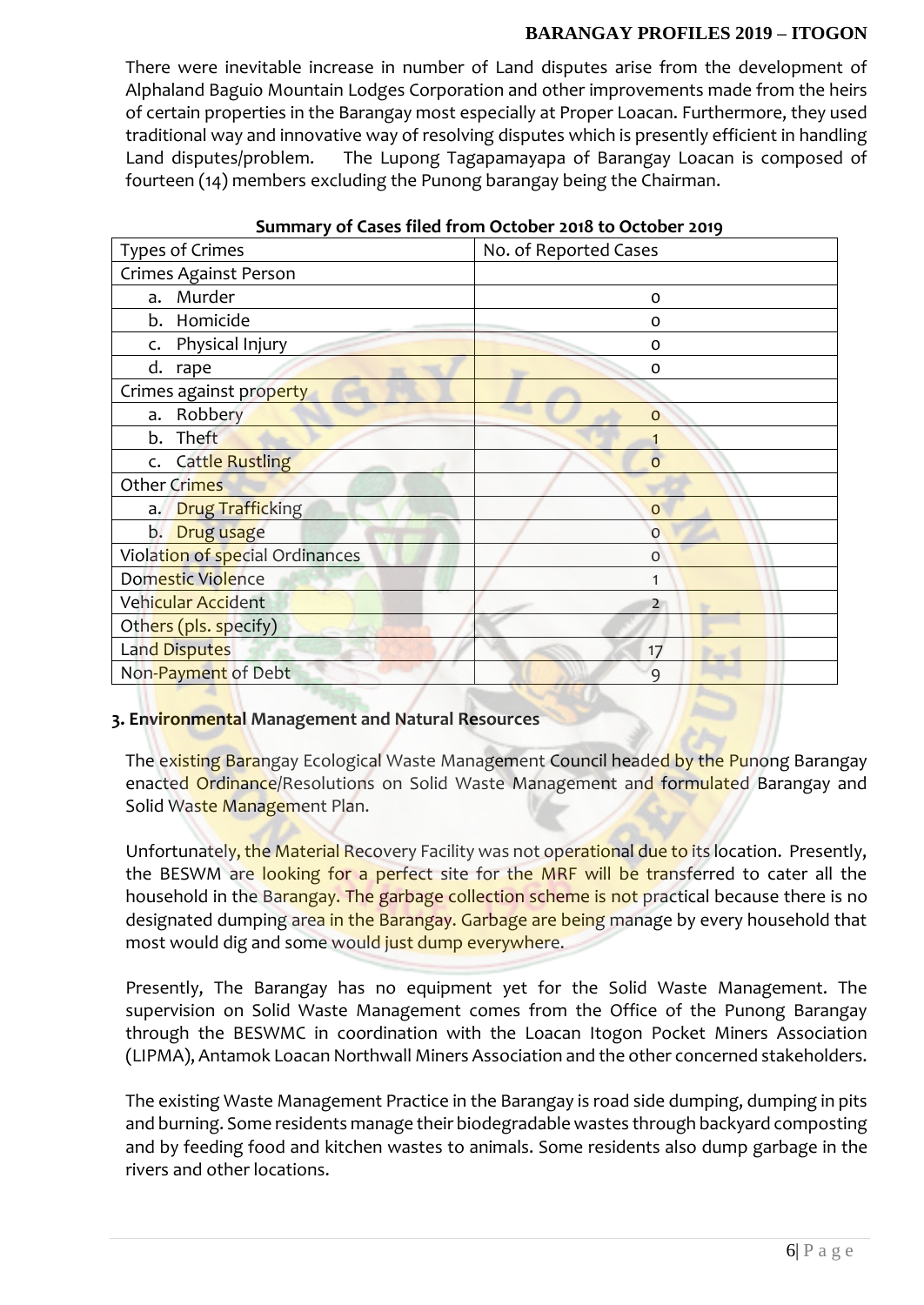#### **BARANGAY PROFILES 2019 – ITOGON**

On the other hand, the Barangay council are identifying possible tourist destination in which, just recently the Barangay Tourism Council conducted ocular inspection of Hot Spring at Denggey, Bingo. It was found out that most of endangered species are found in the area such as deers and monkeys. The Barangay council agreed to declare the area as the protected area and wild life to safeguard the particular species and habitats.

Furthermore, nnegotiations were made with Benguet Corporation to fund the proposed Seedling Nursery in line with Nationwide Re-greening Program of the Government. The existing Miners Association in the Barangay are cooperating with the Barangay for the carrying out restoration of the environment to convert as the pilot area for Minahang Bayan.

The Barangay Council created a Barangay Health Emergency Response Team compose of fifty two (52) certified trained responders who actively and voluntarily serve as the main respond when it comes to emergency situations well-coordinated with the Barangay incident Commander and other agencies concerned.

#### **F. ECONOMIC DEVELOPMENT**

#### **1. Entrepreneurship, Business and Industry Promotion**

The Barangay is starting to bloom to different kinds of Business ventures. Currently, one of the prevailing project is the Alphaland Baguio Mountain lodges Incorporation which is a huge housing project. There is also one (1) Hotel/Inn located within the Barangay which is the Mountain lodge. There is an absence of Grocery stores within the barangay due to the numerous Sari-sari stores being ran by the locals. Further, there are three (3) Restaurants operating within the Barangay and m. There are two  $(2)$  cooperatives in the Barangay.